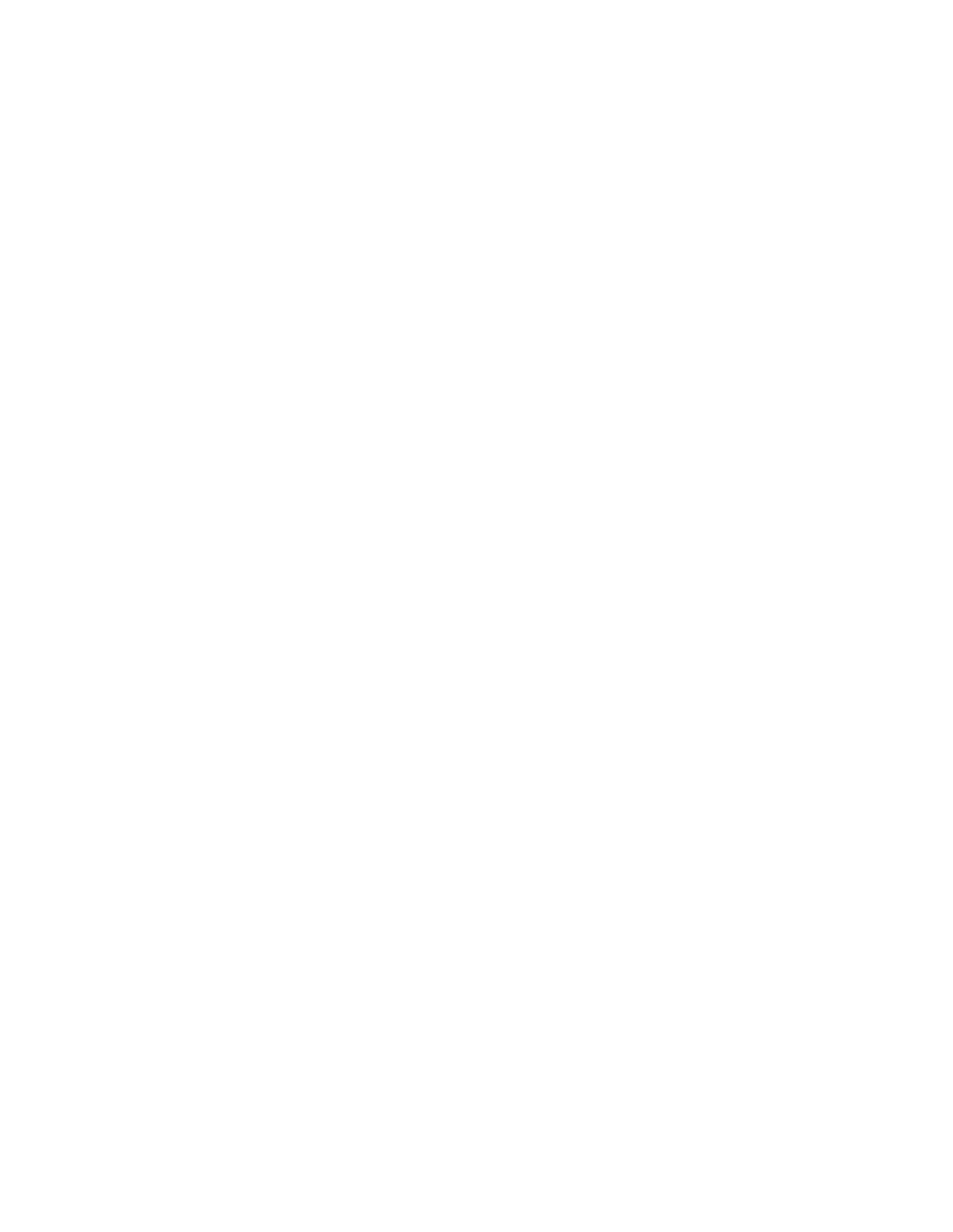## SHASTA COUNTY FIRE DEPARTMENT

MEMORANDUM DATE: May 22, 2008 **BW BW** 

- TO: Russ Mull, Director Department of Resource Management
- FROM: Mike Chuchel Shasta County Fire Warden
- SUBJECT: 14 FIRE PREVENTION 14.3 Fire Safety and Land Use Planning Use Permit 06-16 / Hatchet Ridge Wind LLC

PROJECT LOCATION: Hatchet Mountain PROJECT DESCRIPTION: Wind Energy Project

The above referenced project is located within the California Department of Forestry and Fire Protection / Shasta County Fire Department (CAL FIRE / SCFD) jurisdiction. CAL FIRE / SCFD has reviewed the proposal and submits the following requirements. (Note: The Resource Management Division of CAL FIRE will also be submitting comments.)

## **CONDITIONS**

- Roadways and turnarounds shall be constructed in accordance with Section 6.12 of the Fire Safety Standards prior to the construction of any portion of the proposed facility.
- ----- The facility shall be identified with a street address marker located on the proposed building and adjacent to facility access road at Highway 299. The address numbers shall be a minimum of four inches in height, reflectorized, and shall contrast in color with the background. The address shall be clearly visible at all times.
- ----- Roofing shall have a Class A rating as per the Shasta County Fire Safety Standards and the California Building Code.
- ----- All buildings constructed on parcels one acre or larger in size shall be setback a minimum of 30 feet from all property lines and road easements in accordance with the Shasta County Fire Safety Standards, but a 100 foot setback is recommended in order to comply with the defensible space requirement.
- 7.9 Chimneys and flues shall be equipped with an approved spark arrestor as defined in Section 6.53 of the Fire Safety Standards.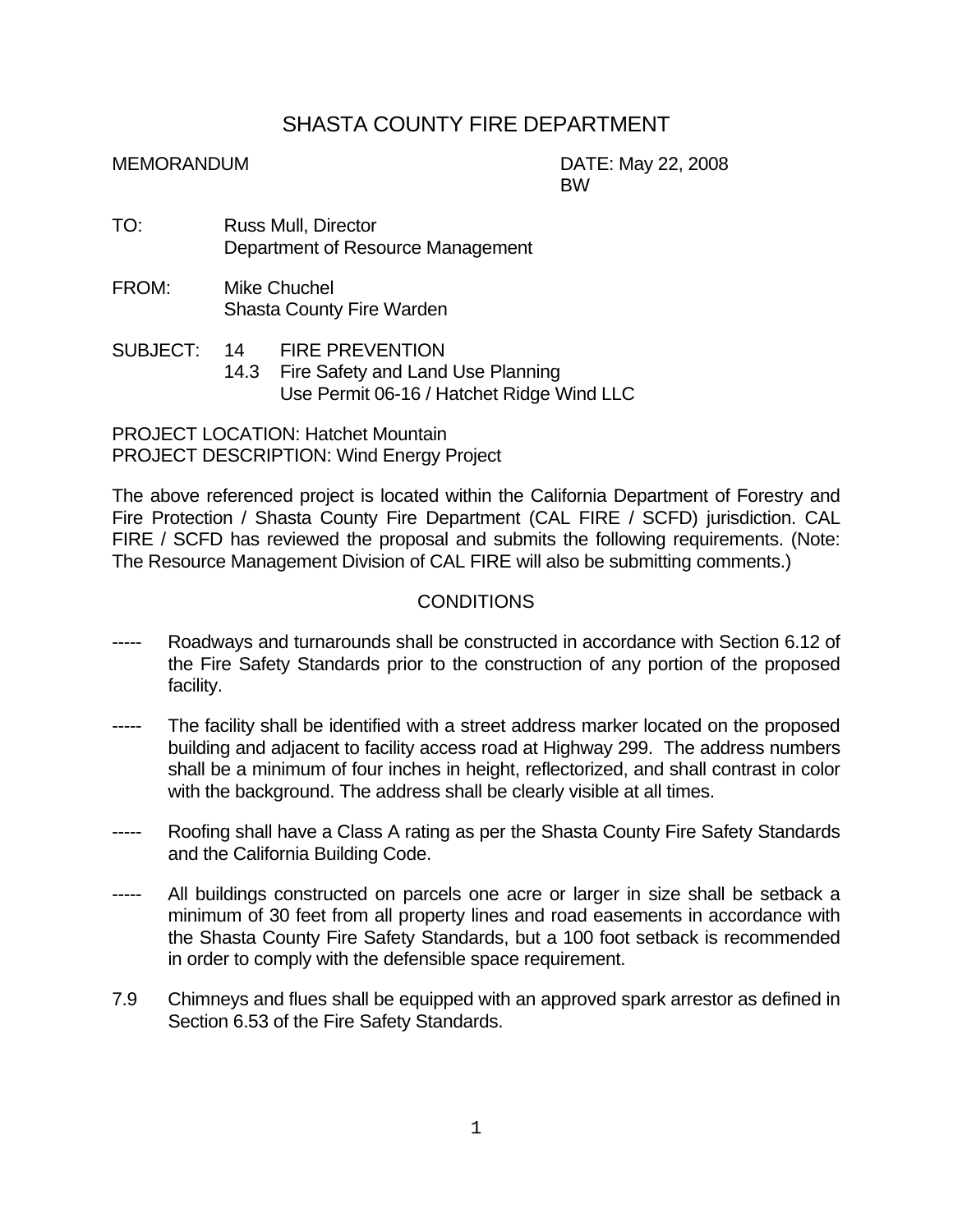- Fire protection water for the proposed buildings shall be in compliance with Section 6.43 of the Fire Safety Standards.
- Due to the large size of the proposed project, vegetation cleared for construction and/or land development purposes shall be disposed of on a regular basis. Accumulation of vegetation debris shall be minimized. Disposal shall be in accordance with Air Quality Management Regulations and State or local Fire Department Burning Permit Regulations. Prior to the final inspection by the Shasta County Building Division and CAL FIRE / SCFD, all cleared vegetation shall be properly disposed of.
- 7.16 Storage, use, and dispensing of flammable/combustible liquids shall be in accordance with the adopted edition of the California Fire Code. Plans shall be submitted to CAL FIRE / SCFD for review and approval prior to construction, storage, or use.
- 7.19 Portable fire extinguisher(s) for the proposed buildings shall be provided in accordance with the adopted edition of the California Fire Code.
- ----- All welding and storage of cylinders shall be in accordance with the adopted edition of the California Fire Code. In addition to welding, other high risk activities such as cutting and grinding shall require welding curtains, and shall be restricted based on fire weather indices as determined by the CAL FIRE / SCFD.
- 7.23 Accumulations of waste paper, weeds, combustible waste material, waste petroleum products, tires, or rubbish of any type shall be prohibited.
- 7.24 Rags, cloth, or paper towels saturated with oil, solvent, or petroleum products shall be kept in a metal can with a tight fitting cover.
- ----- The applicant shall provide and maintain "Defensible Space" around all buildings in accordance with Public Resources Code 4291.
- 7.26 All mobile and stationary equipment with non-turbocharged internal combustion engines shall be equipped with a properly functioning, approved spark arrestor.
- ----- All field work vehicles, including sub-contractors, which engage in field operations, and routinely access the site, shall be provided with:
	- 1. A means for reporting emergencies.
	- 2. At least one round point shovel at least 46 inches in length.
	- 3. One 5 gallon backpack water pump.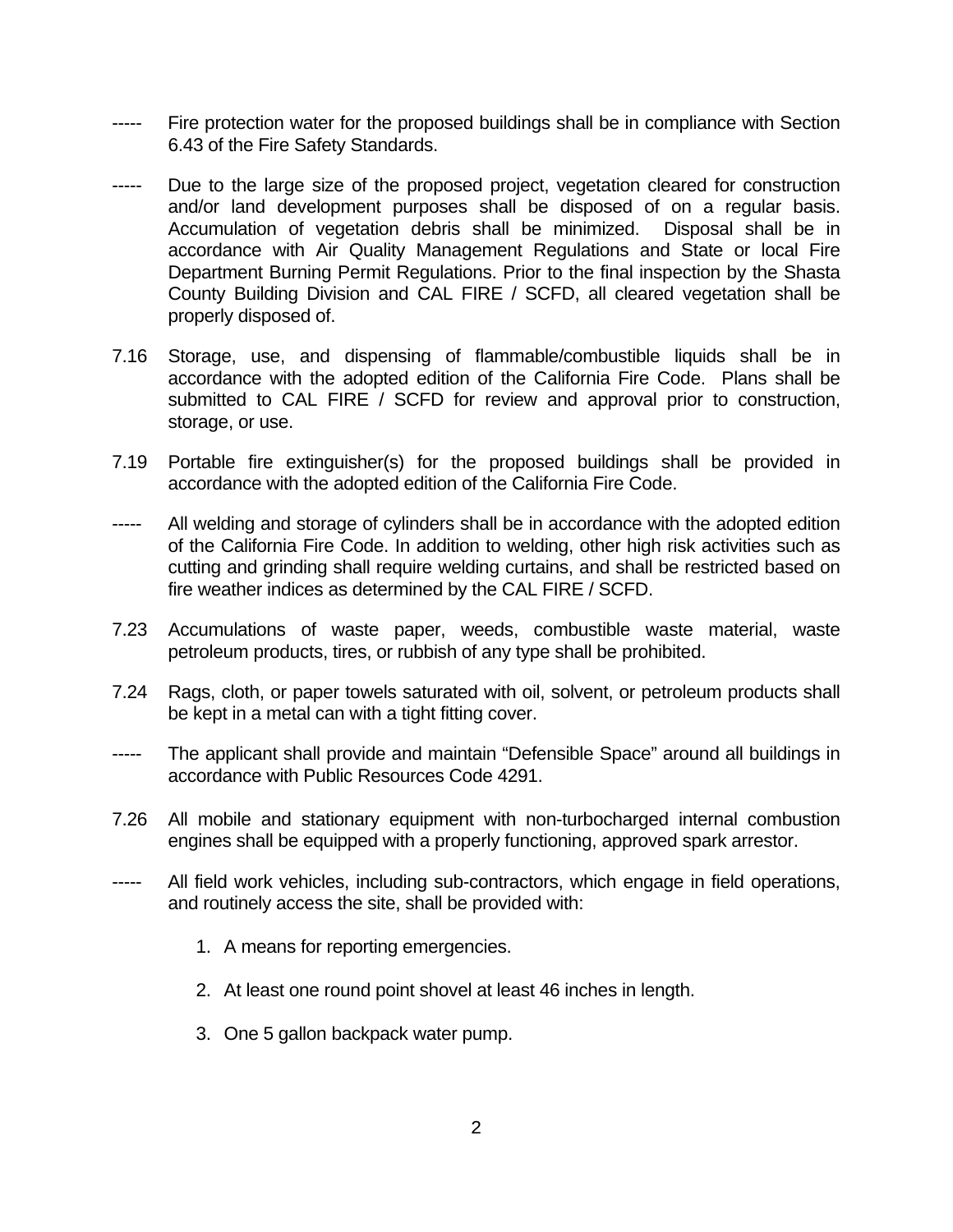- 4. A minimum of one 2-A:10-B:C fire extinguisher.
- Vehicles shall not travel off-road or upon roads which have not been maintained free of flammable vegetation except when necessary because of an immediate hazard to life or property.
- 7.28 The CAL FIRE / SCFD shall sign the improvement plans for this project.
- 7.29 Advisory note: The project is located in an area designated as a "VERY HIGH" Fire Hazard Severity Zone under Section 4203 of the Public Resources Code of the State of California.
- If applicant installs an automatic fire extinguishing system in the proposed buildings, plans shall be submitted for CAL FIRE / SCFD review as part of the building permit.
- ----- All fires shall be reported immediately to CAL FIRE even though they may have been extinguished.
- ----- Applicant shall provide the following vegetative modification:
	- 1. Turbine Ridge Road (TRR):
		- Provide a 100 foot shaded fuel break on the western side of the TRR.
		- From the centerline of the TRR going east, provide a 50 foot clear zone.
		- From the easternmost edge of the clear zone, provide an additional 100 foot shaded fuel break.
	- 2. Turbines:
		- From the outer edge of each tower, going in all directions, provide a 30 foot clear zone
		- From the outer edge of the clear zone, going in all directions, provide an additional 70 foot shaded fuel break.

3. Definitions: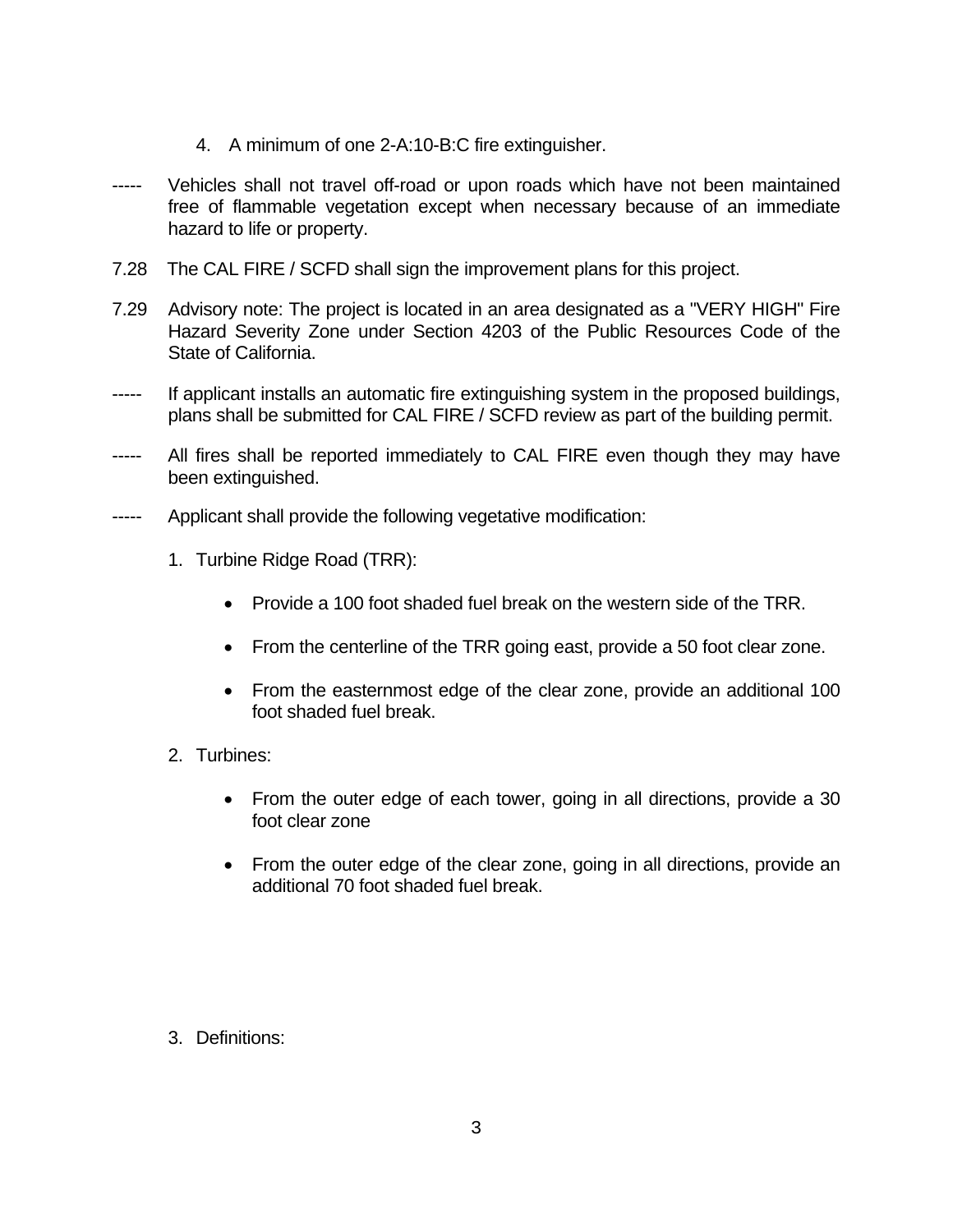- Turbine Ridge Road (TRR) is a 20 foot wide surfaced road with 5 foot shoulders on both sides. It is the easternmost road within the project that is adjacent to all of the turbines located on Hatchet Ridge. For the purposes of this condition, TRR does not access the cluster of 5 turbines located west of the Hatchet Ridge.
- Clear zone: Remove all brush, trees and slash.
- Shaded fuel break:
	- Trees planted at 20 foot spacing.
	- Existing tree stands to be reduced to 20 foot spacing.
	- Tree pruning:
		- o Begins when the trees are 18 feet tall.
		- o Prune one-third of the live crown or up to 12 feet, whichever is less.
	- Brush and slash must be kept less than one foot high.
- Applicant shall provide the necessary equipment and necessary training (or funding for equipment and training) to CAL FIRE / SCFD for the training of employees for the extinguishment of facility specific fires and rescue. The rescue equipment shall include items such as ropes, hardware, harnesses, personal protective safety gear, and rescue basket. The applicant shall provide a secure on-site location for the storage of the rescue equipment, to be accessible by CAL FIRE / SCFD personnel only. The purchased property shall become the property of CAL FIRE / SCFD, and the equipment shall be maintained by CAL FIRE / SCFD. Replacement equipment shall be purchased by the current owner and provided to CAL FIRE / SCFD as necessary. This shall continue for the life of the facility.
- All electrical systems shall be designed and maintained in accordance with the California Public Utilities General Order 95 and corresponding underground standards.
- All electrical distribution and collection components shall be underground where possible. Where above ground installations are necessary, the latest standards for raptor and rodent protection shall be incorporated.
- In accordance with PRC 4292, all electrical distribution and collection components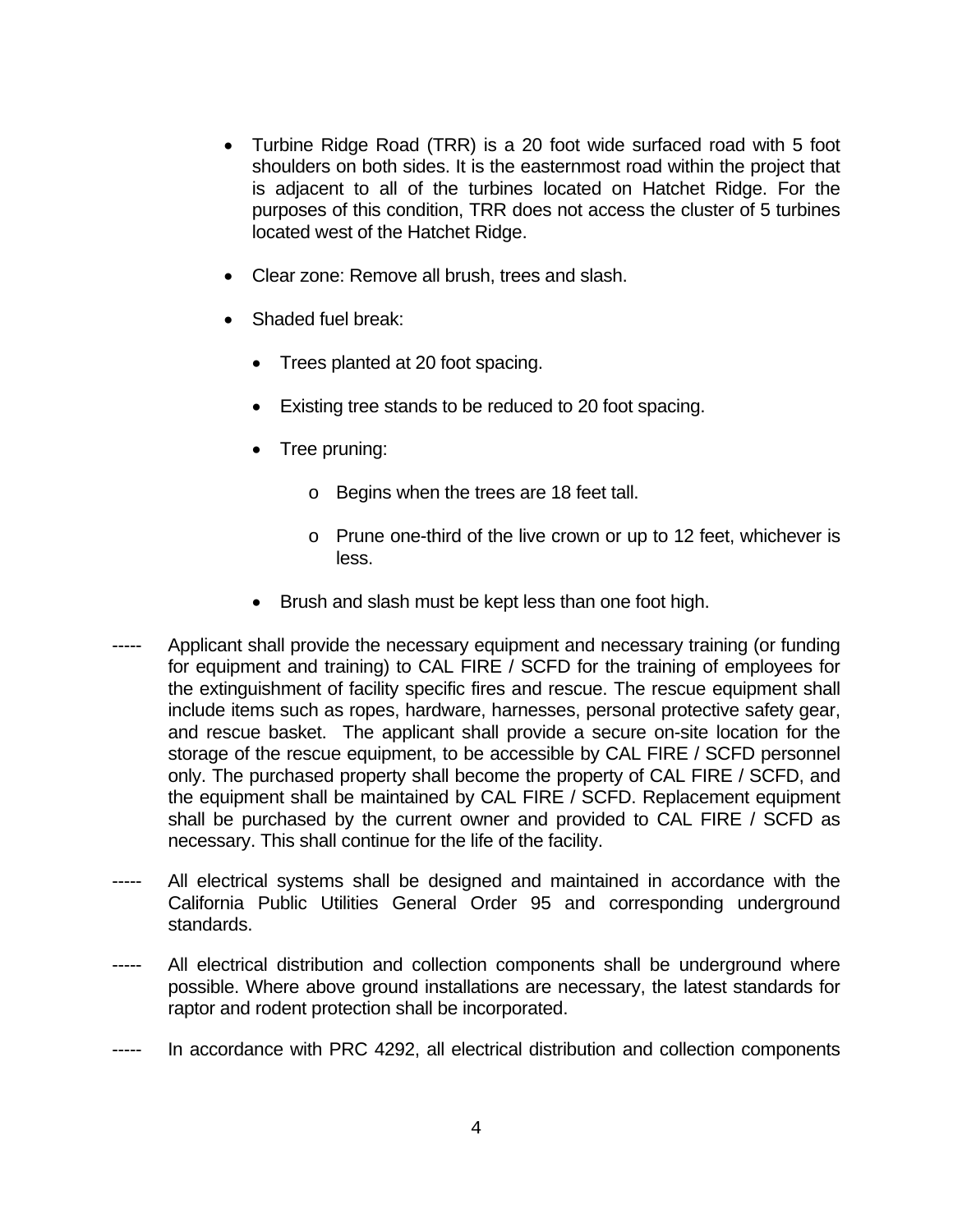shall be "exempt" if existing, and designed for high wind conditions.

- Water storage facilities of not less than 5,000 gallons shall be provided for firefighting purposes in strategic locations within the site. Such locations shall be noted on the road map plan. The number and location of such water supplies shall be determined in cooperation with CAL FIRE / SCFD and the applicant. The risk of freezing shall be considered when determining the type and location of water storage facilities.
- ----- The applicant shall provide CAL FIIRE / SCFD a current copy of the facility fire prevention plan. CAL FIRE / SCFD will review this plan and if necessary require modification. The elements of the plan shall include the following:
	- 1. A description of the operating area along with a map showing major access routes, significant hazards, firefighting water supply locations, and a 24 hour emergency contact phone number.
	- 2. An analysis of fire causes going back a minimum of five years, or to the first day of construction, whichever is less. List any trends indicated by the fire causes along with a plan of correction/proposed solutions for preventing these fire causes. Provide an implementation and completion date for all plans and correction.
	- 3. Procedures pertaining to reporting of emergencies, curtailment of hazardous activities during high and very high fire danger periods, weather monitoring for establishing the fire danger, and company action for fire suppression.
	- 4. The training/orientation program for the facility employees and contactors pertaining to fire safety, fire suppression, and emergency notification.
	- 5. A list of state and local fire laws applicable to the facility operations, and any conditions of approval pertaining to fire safety along with the facility operating procedures which indicate your compliance with these laws and/or conditions of approval.
	- 6. Staffing and equipment assignment and inventories as follows:
		- a. Company emergency incident manager and 24 hour contact telephone number.
		- b. General staff and specialist responsibilities.
		- c. Available motorized equipment for firefighting and support operations.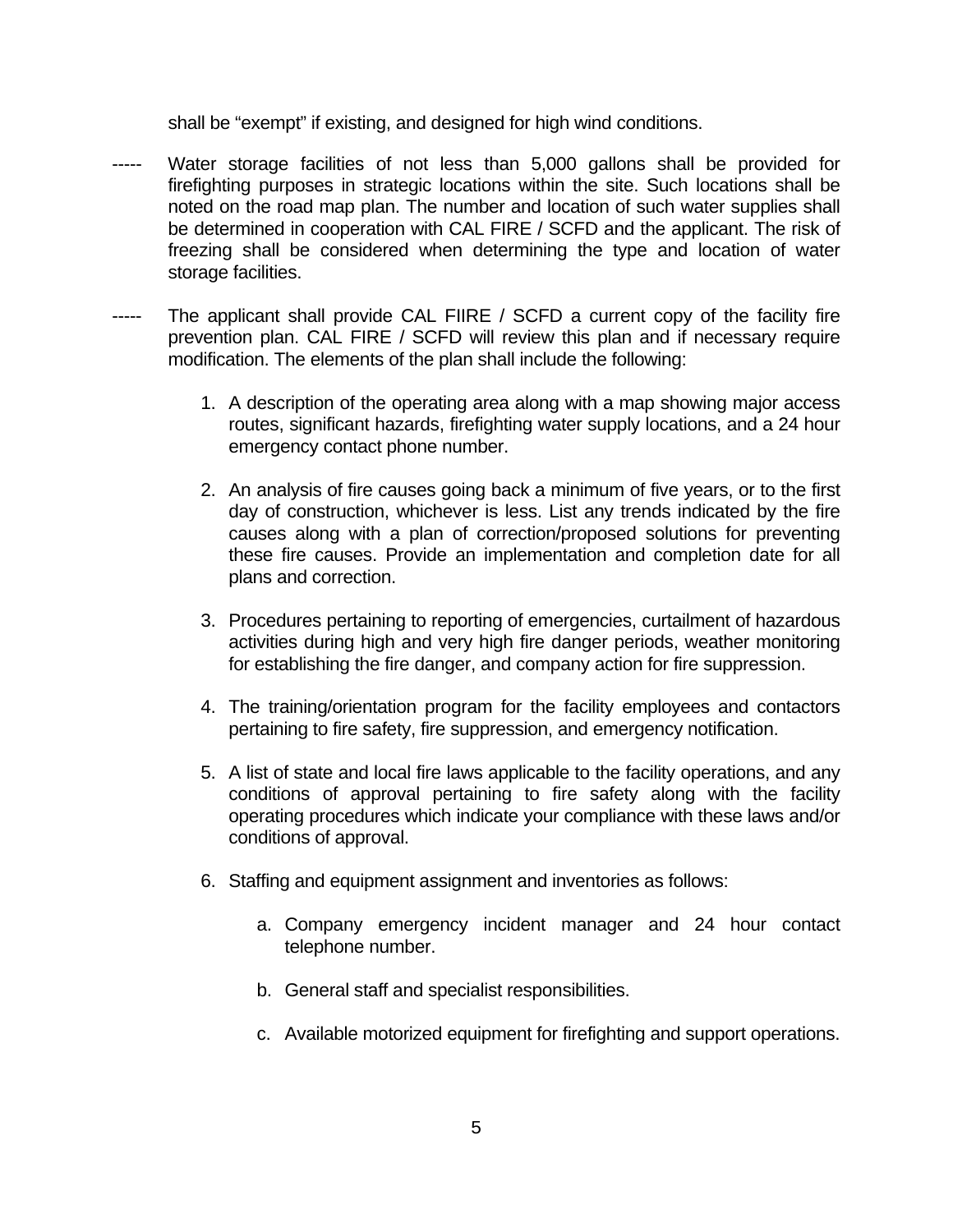- d. Location, type and number of firefighting tools and equipment.
- No person shall conduct any hazardous operation (mowing, welding, cutting, grinding, or other tool or equipment from which a spark, fire or flame may originate), or operate any motor, engine, any time flammable vegetation exists (such as dry grass and dead vegetative litter), without meeting all of the following requirements: (This condition does not apply to: 1) the operation of the wind turbine, 2) the operation of the electrical transmission system, 3) the regular maintenance of the turbines within the area cleared of vegetation, and 4) the use of motorized vehicles to access the turbines on the maintained access road system.)
	- 1. Vegetation clearances of 15 feet shall be provided in all directions around the area of operation. An additional 15 feet shall be cleared or wet down. If wetting down is chosen, the area shall be maintained wet throughout the operation and the water used for wetting shall not diminish the backpack pumps capacity.
	- 2. Two serviceable round point shovels at least 46 inches in length and a minimum of two 5 gallon water backpack fire pumps shall be maintained within 25 feet of the operation.
	- 3. A fire watch shall be maintained within 25 feet of the hazardous operation. The fire watch shall have a radio or equivalent shall be available at the operation site in which to report emergencies.

 Hazardous operations (as defined above) shall not be permitted in during the following periods:

- 1. Anytime flammable ground vegetation exists (unless mitigated as specified above) and if any one of the following conditions exist:
	- a. The air temperature is 90 degrees Fahrenheit or greater.
	- b. The wind speed is 8 miles per hour (mph) or greater.
	- c. The relative humidity is 20% or less.
	- d. Exceptions:
		- i. When the wind speed is 15 mph or less and the relative humidity is 60% or greater.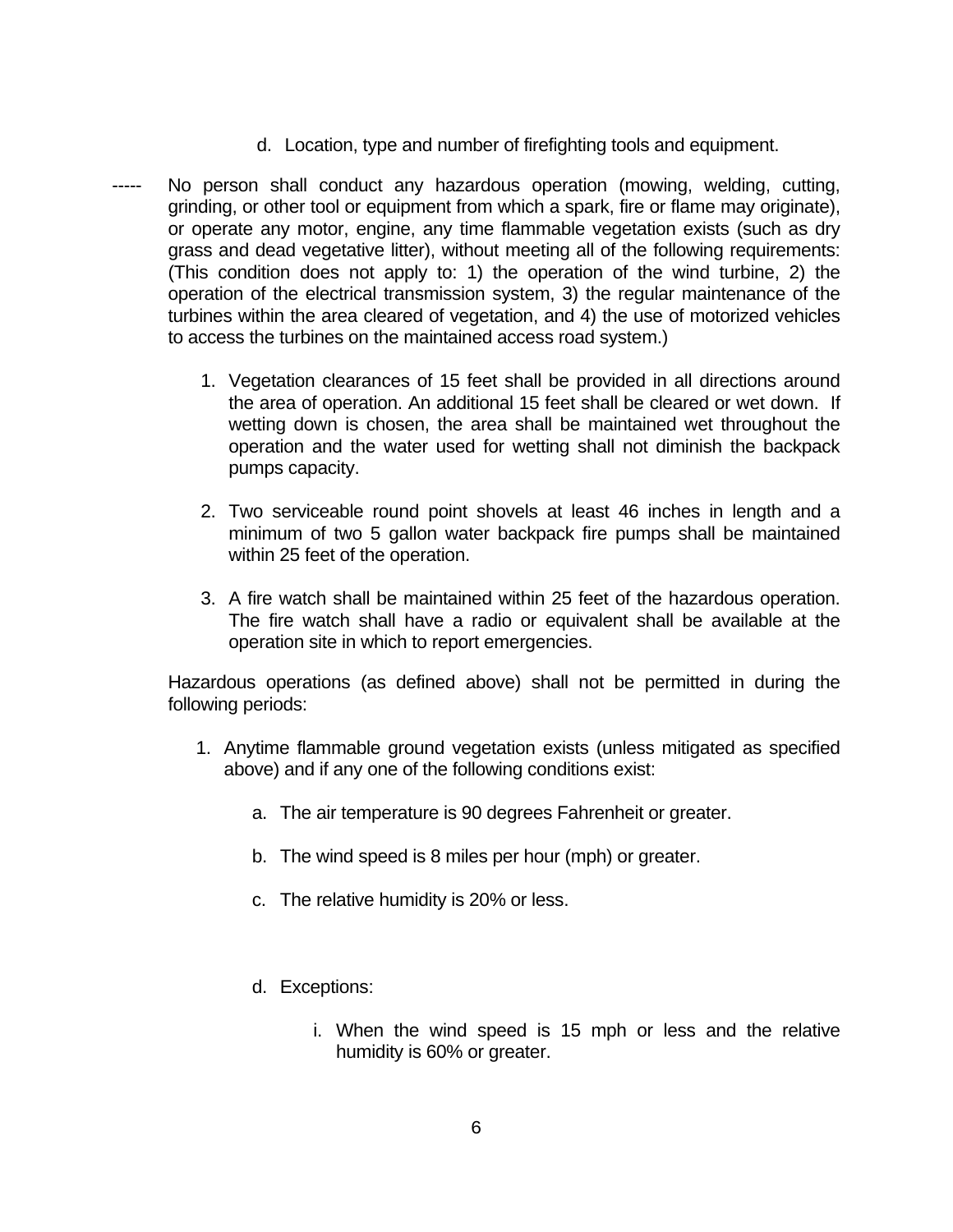- ii. When the wind speed is 15 mph or greater and the relative humidity is 80% or greater.
- 2. Anytime during the declared fire season when the wind speed is 25 mph or greater.
- 3. Anytime during the declared fire season when the relative humidity is 10% or less.
- 4. Anytime CAL FIRE declares a Red Flag Warning.
- Applicant shall provide a "Risk Manager" to be available on site whenever construction activities are in progress. The Risk Manager shall have oversight authority and shall be the point of contact for the CAL FIRE / SCFD.
- Smoking shall only be permitted in vehicles parked in areas cleared of flammable vegetation and in designated smoking areas at building sites.
- Prior to each fire season and upon hire of new employees or sub-contractors, an orientation concerning fire hazards, fire safety, emergency notification procedures, use of fire safety equipment, fire safety rules and regulations, and the conditions of approval shall be provided by the employer.
- Any installation which results in a fire hazard, shall be addressed by the applicant or designee, and measures shall taken to prevent or mitigate the problem. CAL FIRE / SCFD may also require measures to mitigate or correct any such problem.
- ----- All initial project clearing shall be done between November 1<sup>st</sup> and May 1<sup>st</sup>. Extensions may be allowed based on weather conditions as determined by the CAL FIRE Battalion Chief assigned to that area.
- ----- Applicant shall provide to CAL FIRE / SCFD the telephone number of the control center that has the ability to shut down the windmills. When the control center is notified by CAL FIRE / SCFD, the control center shall immediately shut down facility as necessary when in the opinion of the Incident Commander, the continued use of the windmills is detrimental to the mitigation of an incident located in proximity of the windmills.
- Nothing in these conditions are intended to diminish the responsibility of the applicant or their designee from taking any additional responsibility and reasonable measures necessary to preclude the ignition and rapid spread of fire.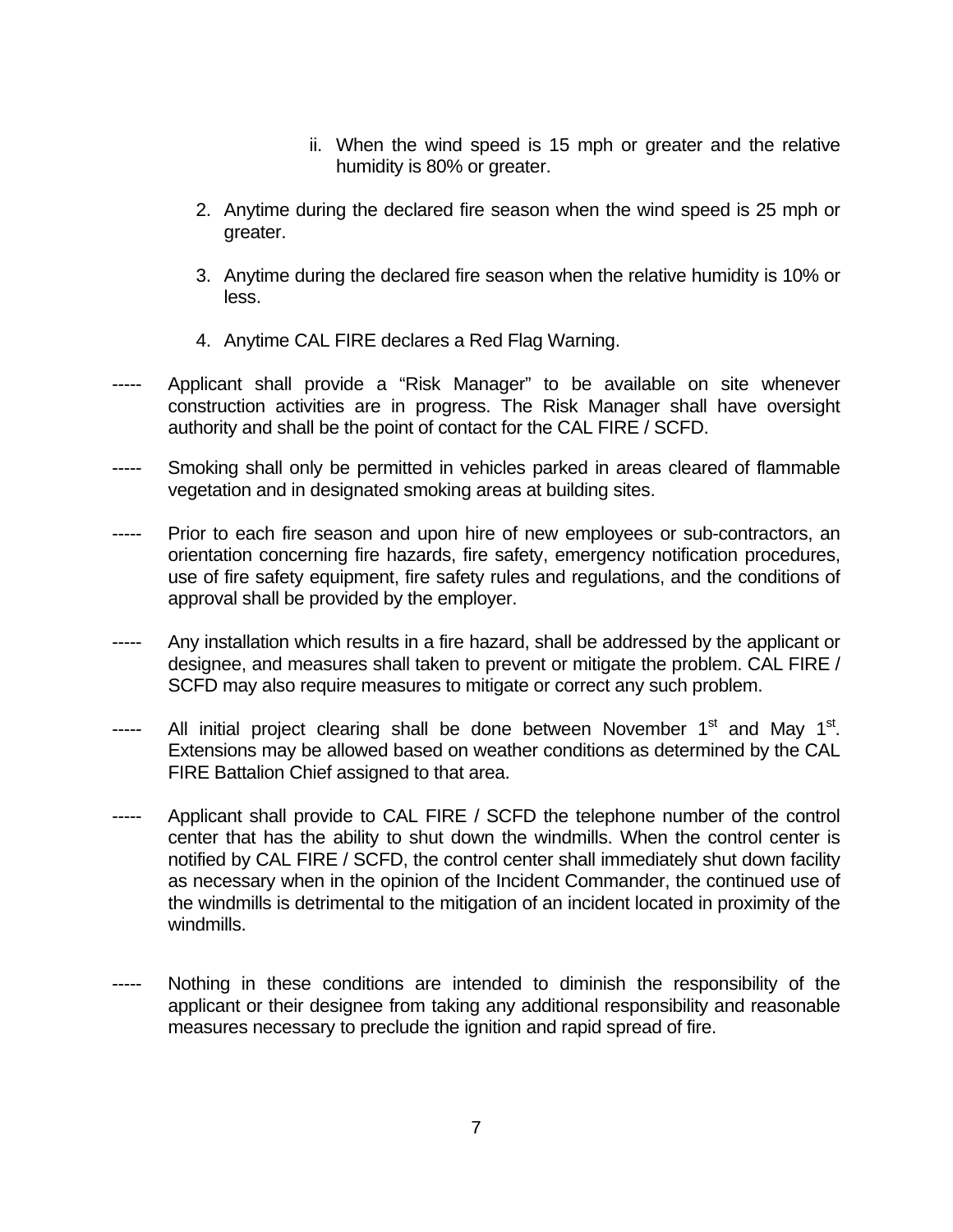Further questions or comments may be directed to County Fire Marshal Jim Diehl at (530) 225-2423.

Sincerely,

 Mike Chuchel County Fire Warden

and the contract of the By-

 Jim Diehl County Fire Marshal

cc: RES American Developments, Hughes